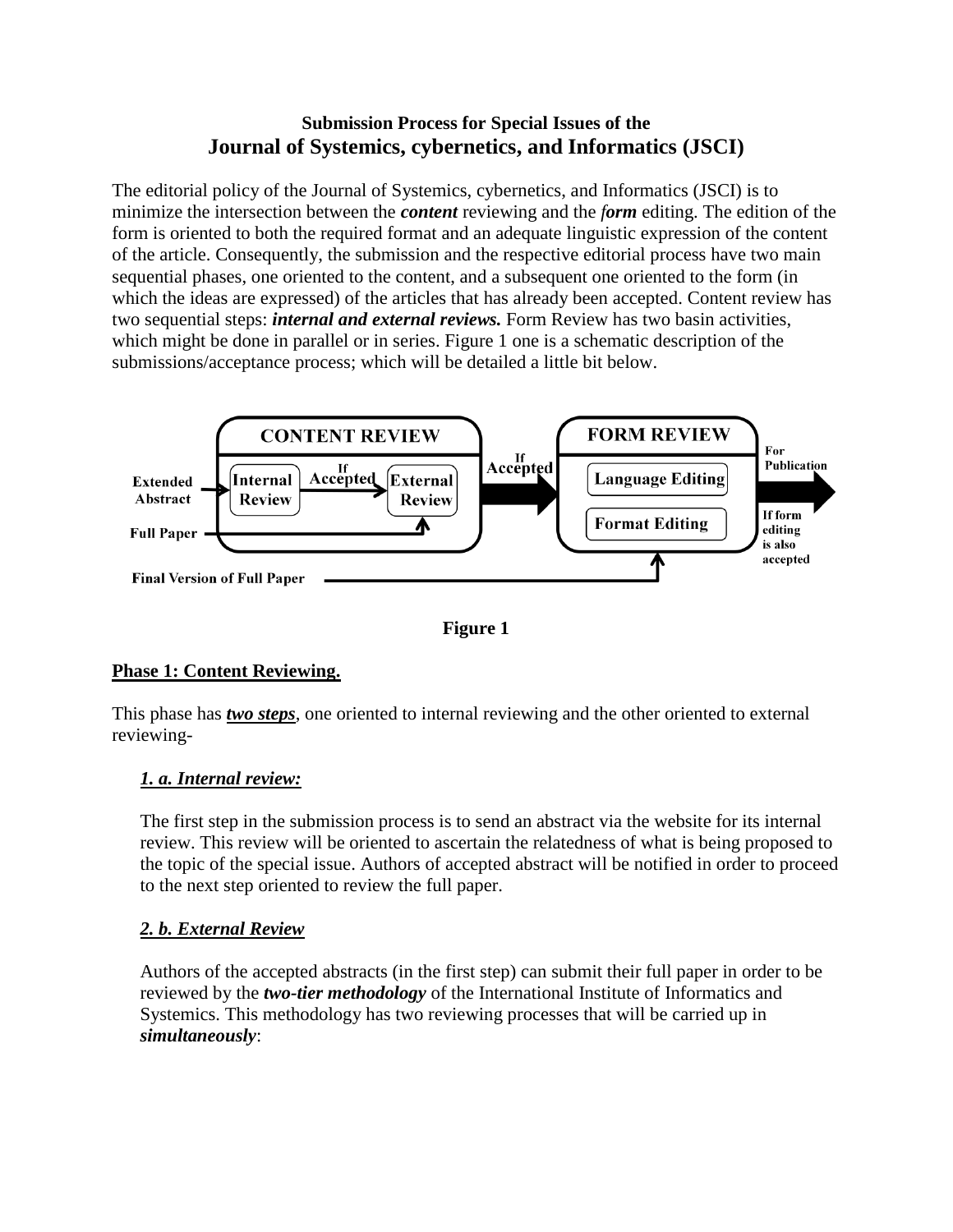A) *Non-blind* peer-review to be done by 2-4 reviewers proposed by the author who should be validated and verified by the Editor(s) of the special issue and, if approved, then the article will be sent to them;

B) *Double-blind* peer-review for which4-6 JSCI's reviewers will be selected at random for the respective review of each article.

A good article might be rejected by the reviewers or the editor if it does not meet a minimum degree of legibility. As we emphasized in the "Editorial Policy for JSCI's Special Issues" (<http://www.iiisci.org/journal/sci/Contents/special-issues.pdf>):

"The article submitted to be considered by the reviewers should have had, at least, *English Language Checking*, which should ensure that the article is written in correct American or British English before its submission is being considered by the respective reviewers. Otherwise, the article might be rejected because of its lack of legibility and not because of the quality of its intellectual content. The reviewers are volunteering for the reviewing process; consequently, it is even an ethical obligation to submit a legible article that should minimize the time needed for the voluntary reviewing they are making. Consequently, it is a matter of both: fairness and ethics on behalf of the authors. The fairness is even with the same article being submitted because it might get rejected in spite of its intellectual quality content. A native English speaker should handle this kind of language checking for grammatical, spelling, and other common errors. Even authors who are native English speakers should have a colleague or friend read the article before its submission, especially if it is being submitted to a special issue of the journal. There are many freelance people and organizations that provide this kind of service."

### **Phase 2: Form Reviewing**

Authors of articles which *content* is accepted as a consequence of the external peer review (according the two-tier reviewing methodology), are required to assure the editing of the *form* in which the final version of the articles is expressing the accepted content. Authors are responsible of the final edition of their respective article. With regards to this issue, it is affirmed in the JSCI's Policy (http://www.iiisci.org/journal/sci/Contents/special-issues.pdf):

Before submitting the final version of the accepted paper, the authors should copy-edit them. The *Oxford Style Manual* affirms that the goal of copy editing is to create "a text that is as easy as possible to read and understand."

Ensure consistency; good grammar, spelling, and punctuation; clarity of expression; and a clear and sensible structure for the book [or the article]. *The result should be a text that is as easy as possible to read and understand*. (The Oxford Guide Style, 2002, p. 43)

**As SCOPUS affirms "**it should be the authors' responsibility to ensure that grammar and spelling is correct. The editors of course may highlight in their decision about an article that the authors need to attend to this type of problem. There should be a minimal amount of editing if any [especially because of what we stressed above with regard to the submission of the full paper after the abstract has been accepted]. For those authors writing in English as a second language, some publishers now offer a service for a fee to help authors who do not have English as their first language with this issue". This Socups policy is in complete consonance with our editorial requirements.

In some special issues, the editor may ask the authors to choose between